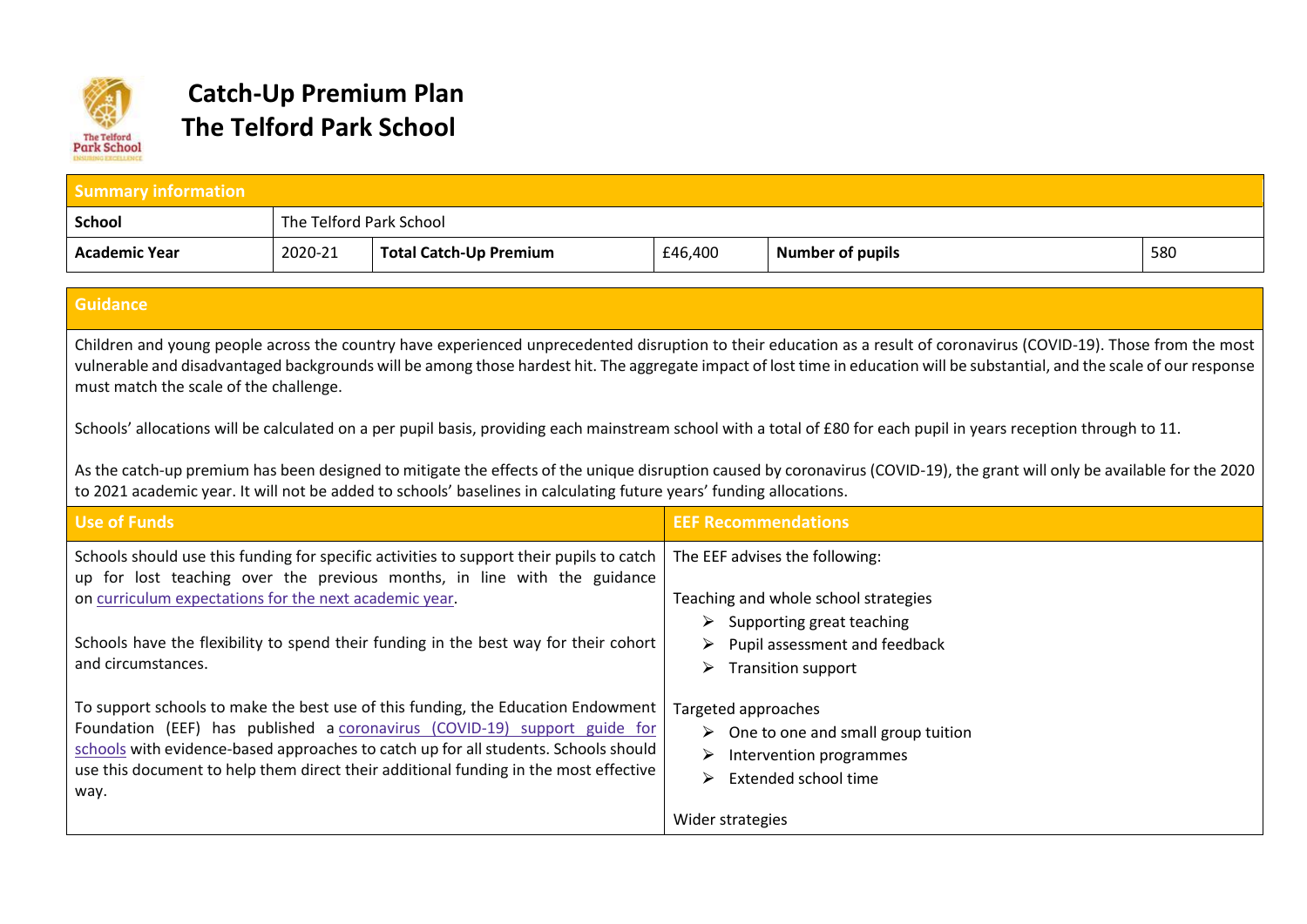| $\triangleright$ Supporting parent and carers<br>$\triangleright$ Access to technology |
|----------------------------------------------------------------------------------------|
| Summer support                                                                         |

## **Following the school closure period and in response to the pandemic we set out the following principles:**

1) Education is not optional.

2) We maintain our high expectations of all pupils.

3) We will implement an ambitious and broad curriculum from the start of the autumn term based on the educational needs of the students and builds towards a return to a normal curriculum in all subjects by the summer term 2021 at the latest.

4) We will not make assumptions about learning gaps.

5) Our child centred values continue to drive our decision making.

6) Remote education, where needed, is high quality and aligns as closely as possible with in-school provision.

## **Identified impact of lockdown Teaching and Learning During the first lockdown period, pupils were provided with remote learning that focused upon continuing, as closely as possible, the in-school curriculum provision. The level of engagement varied depending upon their year group and personal circumstances. All departments on returning to school in September 2020 ran a recovery curriculum for 2 weeks that would be used to identify misconceptions and gaps in knowledge. Following analysis of their findings, curriculum models have been adapted to ensure these gaps in invaluable knowledge and skills are being addressed. The pandemic has presented further challenges upon the ending of lockdown and returning to full opening in September 2020. Significant changes have been made to meet government guidance and ensure that staff can address the impact of lockdown on pupils learning. New Teaching Model – 1. The Mobile Teacher.** To meet government guidance and ensure that pupils are kept within their year group bubbles, Telford Park has adopted a mobile teacher model. This model requires the pupils to stay within their allocated zones and teachers to be mobile. This is a significant change from pre-Covid when we followed a traditional model of fixed department areas and mobile pupils moving to different lessons around the school. In addition to this, subject areas have also been required to pool essential resources and reallocate store cupboards to year group zones. Additionally, we have adapted our 4 to start and 4 to finish model which supports a smooth start and end of lessons. READ 45 is used for KS 3 to develop positive learning habits and routines. These changes have meant that teachers are under increased pressure and are having to be extremely adaptable as new routines are established. To support staff during this time, we have taken active steps to reduce workload by adopting a whole class feedback model and reducing the number of meetings. **New Teaching model – 2. Teaching from the Front**. To meet government guidance and support staff in maintaining a 2m distance from pupils during lessons, Telford Park have adopted a Teach from the Front Model. This model builds upon our focus of Direct Instruction and the explicit teaching of knowledge. It has meant that teachers must adopt a new approach to offering feedback in lessons to check for understanding and address misconceptions in pupils learning.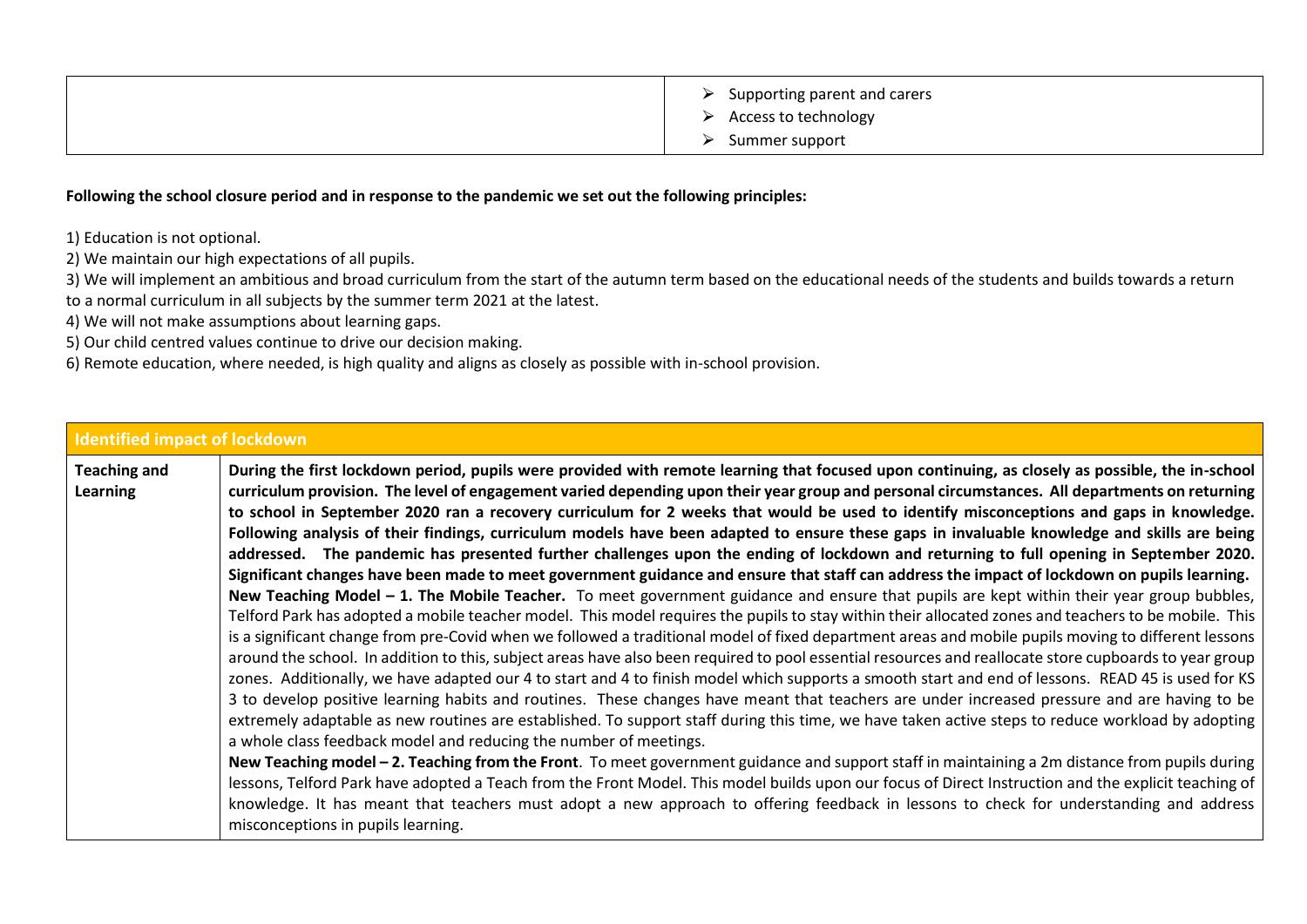|                       | Direct Instruction - scaffolding and modelling - Having been identified as the model we have adopted; effective direct instruction requires teachers<br>as the experts to use scaffolding and modelling strategies to ensure learning is broken down and expectations made clear. This is particularly essential<br>having returned from lockdown with pupils having missed nearly 6 months of face to face teaching.<br>Effective Feedback - To support teachers with their current workloads and as they adapt to a new normal way of working, a new model for feedback<br>and marking has been adopted. A Whole Class Feedback model has been adopted which allows teachers to identify misconceptions, make a diagnosis<br>of any lost learning and offer appropriate next steps for pupils to progress their learning.<br>Recall and Retrieval practice of invaluable knowledge - To support teachers to revisit prior learning, we are looking to further embed our focus upon<br>recall and retrieval practice. At key stage 3 gaps in English and Maths have been given particular attention. Teaching of key knowledge and skills<br>from key stage 2 curriculum has been a priority. Assessment strategies have also helped to identify those pupils who will require catch up<br>intervention. At key stage 4, pupils have not had the opportunity to experience mock examinations that would better prepare them for their final<br>examinations in the summer 2021. A focus upon revision skills and exam preparation will need to be addressed to equip pupils for their formal exam<br>season. Revisiting our focus upon Rosenshines Principles of Instruction will build in opportunities to embed daily review, small steps learning and<br>scaffolding of tasks/activities.<br>Remote learning - CPD with a toolkit / Live lessons on Microsoft Teams /working group of experts - Telford Park has moved towards a remote<br>learning model that seeks to offers all pupils an online learning platform. We are using Microsoft Teams to offer live lessons, pre-recorded activities<br>and clinics. Teaching lessons that mirror our in-school provision on Microsoft Teams has required a significant investment in time and CPD to ensure<br>all staff are skilled in online teaching. The model also considers the range of possibilities that may arise, teachers self-isolating, individual pupils or<br>whole class/year group bubbles. We are also delivering an off-line provision for those pupils who do not have access to online resources.<br>Professional Development and self-improvement - Telford Park are working closely with their trust the Community Academies Trust on a<br>professional development model that supports individual growth and drives whole school improvement. |
|-----------------------|---------------------------------------------------------------------------------------------------------------------------------------------------------------------------------------------------------------------------------------------------------------------------------------------------------------------------------------------------------------------------------------------------------------------------------------------------------------------------------------------------------------------------------------------------------------------------------------------------------------------------------------------------------------------------------------------------------------------------------------------------------------------------------------------------------------------------------------------------------------------------------------------------------------------------------------------------------------------------------------------------------------------------------------------------------------------------------------------------------------------------------------------------------------------------------------------------------------------------------------------------------------------------------------------------------------------------------------------------------------------------------------------------------------------------------------------------------------------------------------------------------------------------------------------------------------------------------------------------------------------------------------------------------------------------------------------------------------------------------------------------------------------------------------------------------------------------------------------------------------------------------------------------------------------------------------------------------------------------------------------------------------------------------------------------------------------------------------------------------------------------------------------------------------------------------------------------------------------------------------------------------------------------------------------------------------------------------------------------------------------------------------------------------------------------------------------------------------------------------------------------------------------------------------------------------------------------------------------------------------------------------------------------------------------------------------------------------------------------------------------------------------------------------------------------------------------------|
| <b>Pupil progress</b> | During lockdown pupils of key workers and vulnerable pupils attended school and received a broad education including a focus on mental health<br>and well-being.<br>Star reading test data from early September shows:<br>Year 7: 35% require intervention<br>Year 8: Sept 2019 - Yr7 - 52% required intervention / Sept 2020 - Yr8 - 46% require intervention<br>Year 9: Sept 2019 - Yr8 - 34% required intervention / Sept 2020 - Yr9 - 35% require intervention<br>Year 10: Sept 2019 - Yr9 - 29% required intervention / Sept 2020 - Yr10 - 34% require intervention<br>Year 11: Sept 2019 - Yr10 - 29% required intervention / Sept 2020 - Yr11 - 17% require intervention<br>Data shows that students requiring intervention has stayed broadly the same. Year 10 has shown less stability than other year groups which may<br>explain the increase in students requiring intervention.                                                                                                                                                                                                                                                                                                                                                                                                                                                                                                                                                                                                                                                                                                                                                                                                                                                                                                                                                                                                                                                                                                                                                                                                                                                                                                                                                                                                                                                                                                                                                                                                                                                                                                                                                                                                                                                                                                                             |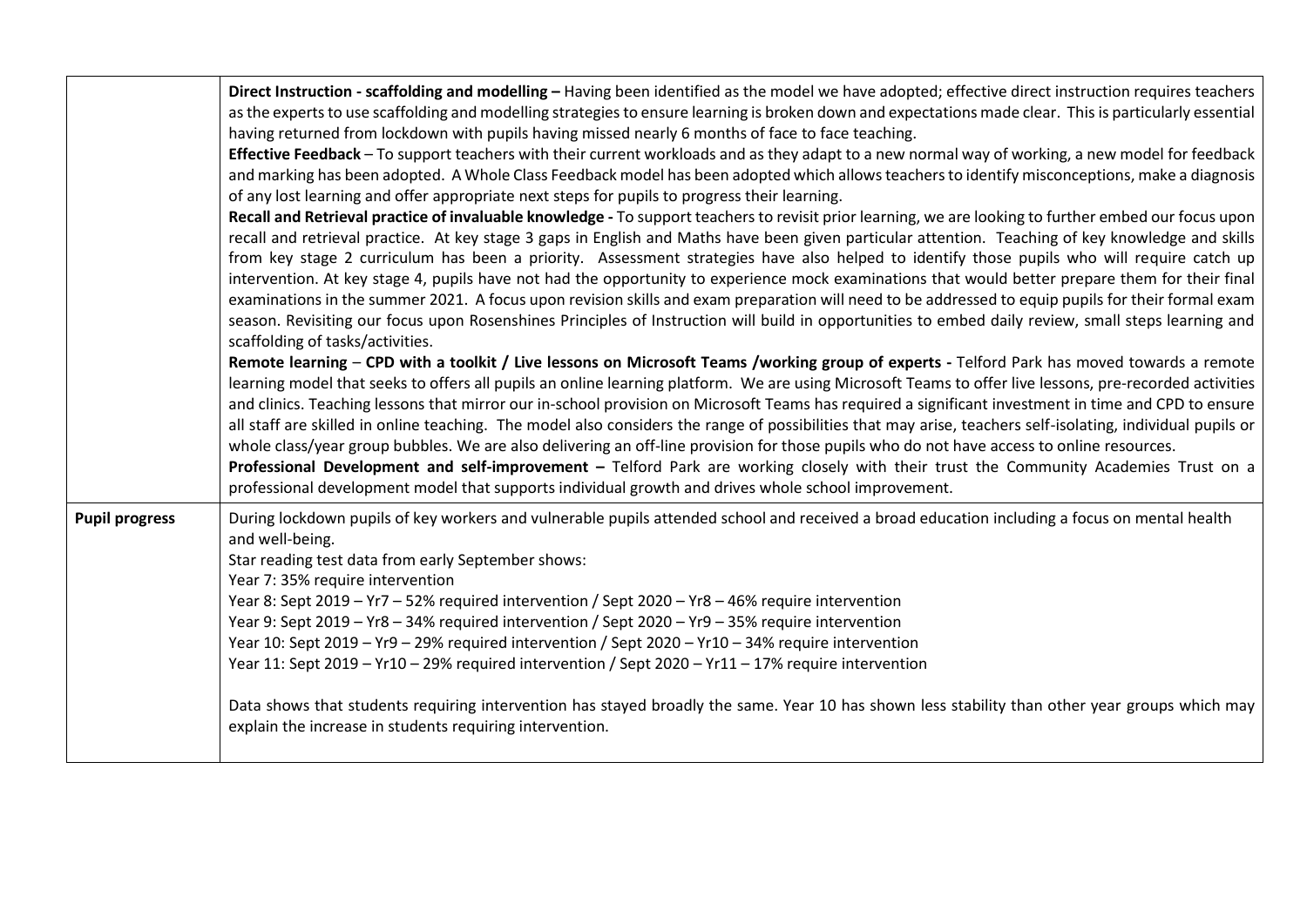|                                              | Year Group<br>8                                                                                                                                                                                                                                                                                                                                                                                                                                                                                                                                                                                                                                                                                                                                                                                                                                                                                                                                                                                                                                                                                                                                                       |                                                          | Number of children identified who do not<br>have access to a laptop/tablet of their own at<br>home<br>17 (3 no wifi)<br>31 (2 no wifi) |          |                                                                                                                                                                                                                                                                                                                                                                                                                                                                                                                                                                                                                                                                                                                                                                                                                                                                                                                                                                                                                                                                                                                                                                                                                                                                                                                                                                                                                                                                                                                                                                                                                                                                      |          |
|----------------------------------------------|-----------------------------------------------------------------------------------------------------------------------------------------------------------------------------------------------------------------------------------------------------------------------------------------------------------------------------------------------------------------------------------------------------------------------------------------------------------------------------------------------------------------------------------------------------------------------------------------------------------------------------------------------------------------------------------------------------------------------------------------------------------------------------------------------------------------------------------------------------------------------------------------------------------------------------------------------------------------------------------------------------------------------------------------------------------------------------------------------------------------------------------------------------------------------|----------------------------------------------------------|----------------------------------------------------------------------------------------------------------------------------------------|----------|----------------------------------------------------------------------------------------------------------------------------------------------------------------------------------------------------------------------------------------------------------------------------------------------------------------------------------------------------------------------------------------------------------------------------------------------------------------------------------------------------------------------------------------------------------------------------------------------------------------------------------------------------------------------------------------------------------------------------------------------------------------------------------------------------------------------------------------------------------------------------------------------------------------------------------------------------------------------------------------------------------------------------------------------------------------------------------------------------------------------------------------------------------------------------------------------------------------------------------------------------------------------------------------------------------------------------------------------------------------------------------------------------------------------------------------------------------------------------------------------------------------------------------------------------------------------------------------------------------------------------------------------------------------------|----------|
|                                              | 9                                                                                                                                                                                                                                                                                                                                                                                                                                                                                                                                                                                                                                                                                                                                                                                                                                                                                                                                                                                                                                                                                                                                                                     |                                                          | 19 (no wifi 3)                                                                                                                         |          |                                                                                                                                                                                                                                                                                                                                                                                                                                                                                                                                                                                                                                                                                                                                                                                                                                                                                                                                                                                                                                                                                                                                                                                                                                                                                                                                                                                                                                                                                                                                                                                                                                                                      |          |
|                                              | 10                                                                                                                                                                                                                                                                                                                                                                                                                                                                                                                                                                                                                                                                                                                                                                                                                                                                                                                                                                                                                                                                                                                                                                    |                                                          | 23 (1 no wifi)                                                                                                                         |          |                                                                                                                                                                                                                                                                                                                                                                                                                                                                                                                                                                                                                                                                                                                                                                                                                                                                                                                                                                                                                                                                                                                                                                                                                                                                                                                                                                                                                                                                                                                                                                                                                                                                      |          |
|                                              | 11                                                                                                                                                                                                                                                                                                                                                                                                                                                                                                                                                                                                                                                                                                                                                                                                                                                                                                                                                                                                                                                                                                                                                                    |                                                          | 4 (0 no wifi)                                                                                                                          |          |                                                                                                                                                                                                                                                                                                                                                                                                                                                                                                                                                                                                                                                                                                                                                                                                                                                                                                                                                                                                                                                                                                                                                                                                                                                                                                                                                                                                                                                                                                                                                                                                                                                                      |          |
|                                              | Total                                                                                                                                                                                                                                                                                                                                                                                                                                                                                                                                                                                                                                                                                                                                                                                                                                                                                                                                                                                                                                                                                                                                                                 |                                                          | 94                                                                                                                                     |          |                                                                                                                                                                                                                                                                                                                                                                                                                                                                                                                                                                                                                                                                                                                                                                                                                                                                                                                                                                                                                                                                                                                                                                                                                                                                                                                                                                                                                                                                                                                                                                                                                                                                      |          |
|                                              |                                                                                                                                                                                                                                                                                                                                                                                                                                                                                                                                                                                                                                                                                                                                                                                                                                                                                                                                                                                                                                                                                                                                                                       |                                                          |                                                                                                                                        |          |                                                                                                                                                                                                                                                                                                                                                                                                                                                                                                                                                                                                                                                                                                                                                                                                                                                                                                                                                                                                                                                                                                                                                                                                                                                                                                                                                                                                                                                                                                                                                                                                                                                                      |          |
| Attitudes,<br>behaviour and<br>mental health |                                                                                                                                                                                                                                                                                                                                                                                                                                                                                                                                                                                                                                                                                                                                                                                                                                                                                                                                                                                                                                                                                                                                                                       | The second lockdown has increased this level of anxiety. | effect that their lost learning time will have upon their outcomes.                                                                    |          | The impact of lockdown on the mental health of young people has been significant, our pupils are reporting more concerns around worry, anxiety<br>and distress and as a consequence there has also been an increase in associated comorbidities such as self-harm. As a school we have a high pupil<br>number that report concerns around mental health. There is an above average percentage of our cohort that have experienced a significant number<br>of Adverse Childhood Experiences. This pandemic has put a substantial strain on many of these young people who are already struggling with their<br>mental health, because of traumatic experiences, social isolation, a loss of routine and a breakdown in formal and informal support. The learning<br>time lost during lock down is impacting upon the mental health of our year 11 students who have raised concerns around their examinations and the<br>The impact of lockdown is most apparent in year 7 where our pupils that were identified as requiring additional transition have not been able to<br>benefit from this needed higher level of support. For these pupils, the end of phase transition was going to pose challenges however with so much<br>time away from education beforehand, no natural closure from primary school and their additional needs have impacted.<br>Some pupils are struggling to self-regulate due to the difficult circumstances that we find ourselves in, with the change in timetabling, following<br>safety procedures and so much time spent away from education, the effects of this set of circumstances can manifest in some challenging behaviours. |          |
| <b>SEND</b>                                  | The impact of lockdown has been significant for a number of pupils within the school and there are individual examples of SEND pupils who have<br>found returning to school very difficult. Pupils with diagnosis or traits of ASC have found returning particularly difficult. Some of these pupils have<br>still not returned on a full-time basis. It has been challenging for pupils with SEMH difficulties to keep to year group bubbles. Particularly pupils with<br>a diagnosis or traits of ADHD, who are seeking a historical 'safe space'. Some pupils who have identified cognition and learning needs have found the<br>lockdown period very difficult, particularly groups of pupils who have a social care need and did not necessarily have the support they need from a<br>physical class teachers. Pupils with barriers to learning in reading, spelling, and processing found home learning very difficult.<br>Since September 2020 two-year groups have been sent home for a mandatory period of isolation. Remote learning was relaunched, and pupil<br>engagement was very positive. Results of pupil group engagement are as follows:<br>Year 8 |                                                          |                                                                                                                                        |          |                                                                                                                                                                                                                                                                                                                                                                                                                                                                                                                                                                                                                                                                                                                                                                                                                                                                                                                                                                                                                                                                                                                                                                                                                                                                                                                                                                                                                                                                                                                                                                                                                                                                      |          |
|                                              |                                                                                                                                                                                                                                                                                                                                                                                                                                                                                                                                                                                                                                                                                                                                                                                                                                                                                                                                                                                                                                                                                                                                                                       |                                                          |                                                                                                                                        |          | Year 10                                                                                                                                                                                                                                                                                                                                                                                                                                                                                                                                                                                                                                                                                                                                                                                                                                                                                                                                                                                                                                                                                                                                                                                                                                                                                                                                                                                                                                                                                                                                                                                                                                                              |          |
|                                              |                                                                                                                                                                                                                                                                                                                                                                                                                                                                                                                                                                                                                                                                                                                                                                                                                                                                                                                                                                                                                                                                                                                                                                       | Number of pupils                                         |                                                                                                                                        | 119      | Number of pupils                                                                                                                                                                                                                                                                                                                                                                                                                                                                                                                                                                                                                                                                                                                                                                                                                                                                                                                                                                                                                                                                                                                                                                                                                                                                                                                                                                                                                                                                                                                                                                                                                                                     | 103      |
|                                              |                                                                                                                                                                                                                                                                                                                                                                                                                                                                                                                                                                                                                                                                                                                                                                                                                                                                                                                                                                                                                                                                                                                                                                       | Number of pupils engaged                                 |                                                                                                                                        | 75 (63%) | Number of pupils engaged                                                                                                                                                                                                                                                                                                                                                                                                                                                                                                                                                                                                                                                                                                                                                                                                                                                                                                                                                                                                                                                                                                                                                                                                                                                                                                                                                                                                                                                                                                                                                                                                                                             | 77 (75%) |
|                                              |                                                                                                                                                                                                                                                                                                                                                                                                                                                                                                                                                                                                                                                                                                                                                                                                                                                                                                                                                                                                                                                                                                                                                                       | Of which are SEN                                         |                                                                                                                                        | 21 (64%) | Of which are SEN                                                                                                                                                                                                                                                                                                                                                                                                                                                                                                                                                                                                                                                                                                                                                                                                                                                                                                                                                                                                                                                                                                                                                                                                                                                                                                                                                                                                                                                                                                                                                                                                                                                     | 23 (59%) |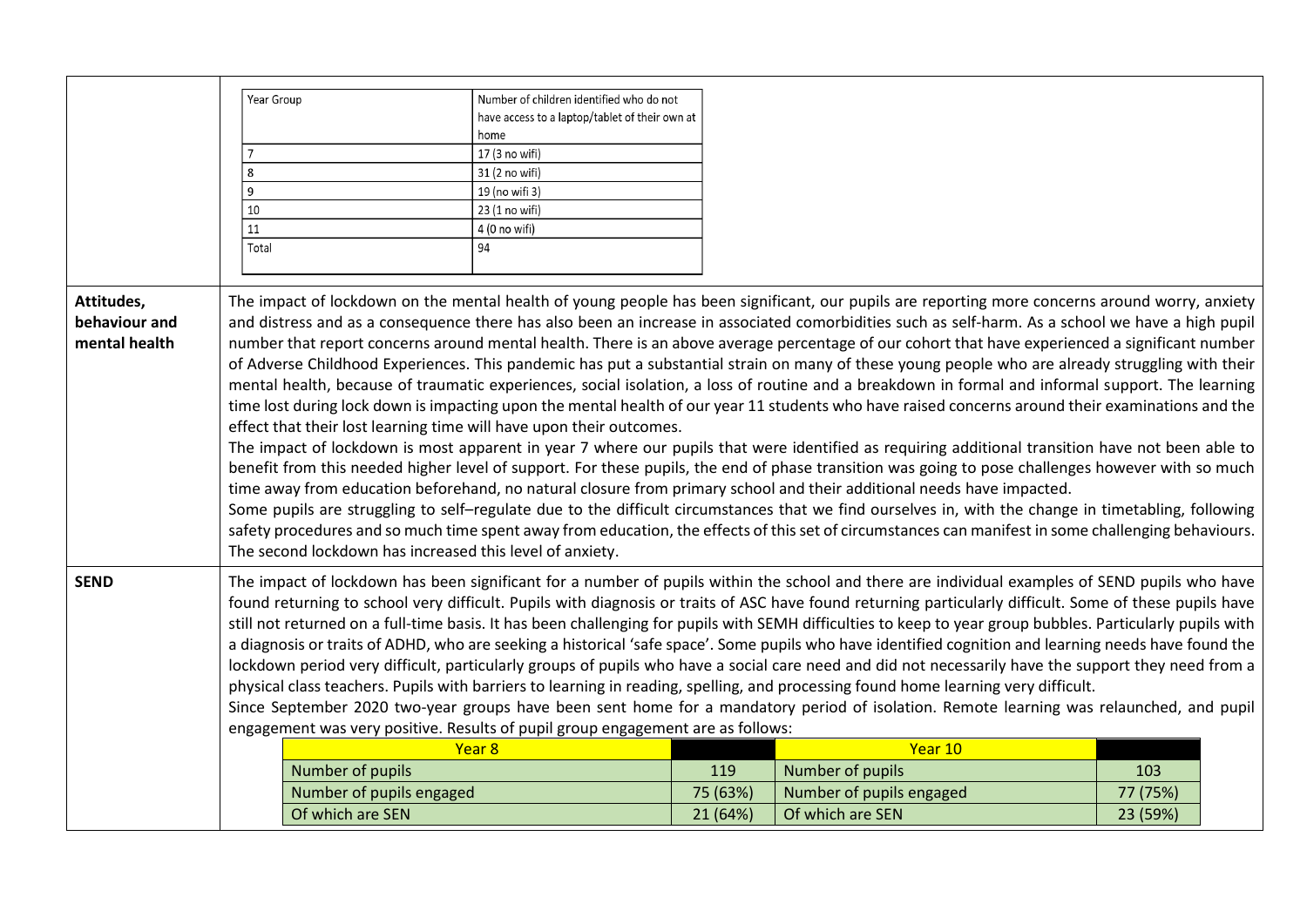| Of Which are PP                                                                                                                                  | 39 (53%) | Of Which are PP              | 34 (74%) |
|--------------------------------------------------------------------------------------------------------------------------------------------------|----------|------------------------------|----------|
|                                                                                                                                                  |          |                              |          |
| Number of pupils not engaged                                                                                                                     | 46 (37%) | Number of pupils not engaged | 26(25%)  |
| Of which are SEN                                                                                                                                 | 12(36%)  | Of which are SEN             | 16(41%)  |
| Of which are PP                                                                                                                                  | 34(47%)  | Of which are PP              | 12(26%)  |
| The data across two groups does suggest that on average SEND pupils are less likely to engage in remote learning when compared to their non-SEND |          |                              |          |
| peers.                                                                                                                                           |          |                              |          |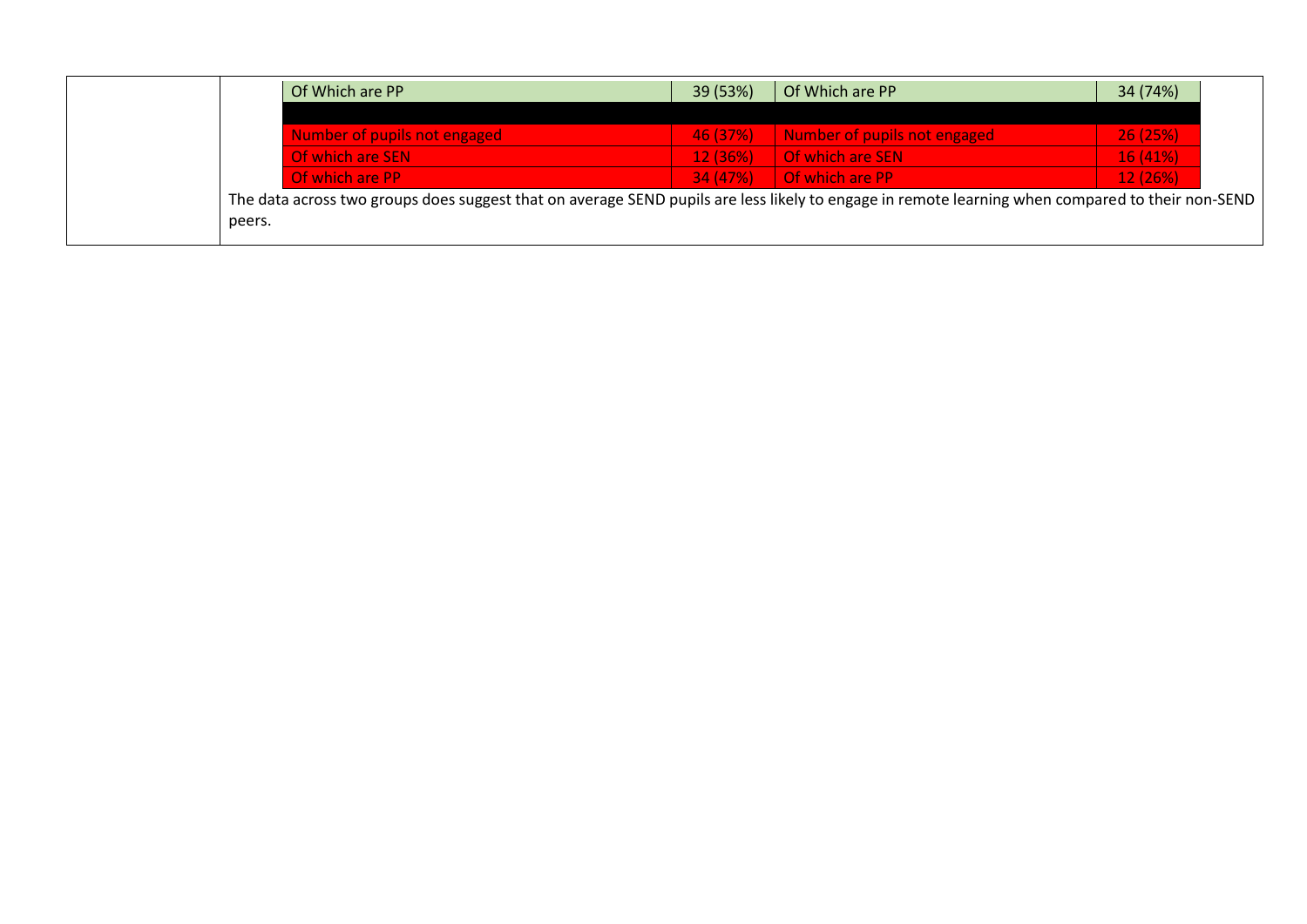|                                                                                                                                                                                                                                                                                                                                                                                                                                                                                                                                                                                                                                                                                                                                                  | <b>Planned expenditure</b> - The headings below are grouped into the categories outlined in the Education Endowment Foundation's coronavirus support guide for schools)                                             |                                                                                                                                                                                                                                                                                                                                                                                                                                                                                                                                                                                                                                                                                               |                   |                        |
|--------------------------------------------------------------------------------------------------------------------------------------------------------------------------------------------------------------------------------------------------------------------------------------------------------------------------------------------------------------------------------------------------------------------------------------------------------------------------------------------------------------------------------------------------------------------------------------------------------------------------------------------------------------------------------------------------------------------------------------------------|---------------------------------------------------------------------------------------------------------------------------------------------------------------------------------------------------------------------|-----------------------------------------------------------------------------------------------------------------------------------------------------------------------------------------------------------------------------------------------------------------------------------------------------------------------------------------------------------------------------------------------------------------------------------------------------------------------------------------------------------------------------------------------------------------------------------------------------------------------------------------------------------------------------------------------|-------------------|------------------------|
| i. Teaching and whole-school strategies - High quality teaching for all                                                                                                                                                                                                                                                                                                                                                                                                                                                                                                                                                                                                                                                                          |                                                                                                                                                                                                                     |                                                                                                                                                                                                                                                                                                                                                                                                                                                                                                                                                                                                                                                                                               |                   |                        |
| <b>Desired outcome</b>                                                                                                                                                                                                                                                                                                                                                                                                                                                                                                                                                                                                                                                                                                                           | Chosen approach and anticipated cost                                                                                                                                                                                | Impact (once reviewed)                                                                                                                                                                                                                                                                                                                                                                                                                                                                                                                                                                                                                                                                        | <b>Staff lead</b> | <b>Review</b><br>date? |
| High profile CPD<br>Upskill staff in how to teach and support pupils from the<br>'front of the room'.<br>Introduce a whole class feedback model. This is integral<br>to identifying misconceptions and diagnosis of lost<br>learning.<br>Revisit Rosenshines principles of instruction (explicit<br>teaching) including daily review & monthly review,<br>introduce new material in small steps and scaffolding.<br>Revisit recall and retrieval practice to ensure this is<br>embedded.<br>Remote learning live lessons should mirror where<br>possible in school practice. Introduce a 'toolkit' for staff<br>for remote learning.<br>Develop opportunities for Professional Development and<br>self-improvement as part of the CPD programme. | Whole staff CPD during Monday meeting cycle and<br>allocated time on PD Days.<br>Best practice to be identified through Walkthrus.<br>Sharing of best practice in whole school and departmental<br>meetings.        | Staff are experts in direct<br>instruction and confident in<br>delivering high quality learning<br>experiences for all pupils.<br>Staff are skilled/experts in how to<br>offer highly effective feedback to<br>pupils during lessons that<br>addresses misconceptions and<br>identify next steps in learning.<br>Recall and retrieval opportunities<br>are embedded in lessons. Pupils<br>have the opportunity to master<br>and become fluent in the most<br>invaluable knowledge and skills<br>identified in subject curriculums.<br>Staff are confident in delivering a<br>blended learning model, which<br>includes live online lessons using<br>MTeams.<br>Telford Park has a development | <b>RPO</b>        | March<br>2021          |
|                                                                                                                                                                                                                                                                                                                                                                                                                                                                                                                                                                                                                                                                                                                                                  | <b>No additional costs</b>                                                                                                                                                                                          | model that successfully supports<br>staff in self-improvement and<br>drives whole school improvement.                                                                                                                                                                                                                                                                                                                                                                                                                                                                                                                                                                                         |                   |                        |
| Routines to engage pupils in learning                                                                                                                                                                                                                                                                                                                                                                                                                                                                                                                                                                                                                                                                                                            |                                                                                                                                                                                                                     |                                                                                                                                                                                                                                                                                                                                                                                                                                                                                                                                                                                                                                                                                               |                   |                        |
| Re-establish routines including our 4 2 start and 4 to<br>finish at the start at the end of each lesson. READ45 for<br>KS3 as part of this routine. This will lead to the<br>development of positive learning habits and routines.                                                                                                                                                                                                                                                                                                                                                                                                                                                                                                               | CPD delivered to all staff on re-establishment of routines.<br>Email reminders to be sent.<br>READ 45 reset email to be shared.<br>15 new devices for breaktime quizzing to be purchased for<br>the school library, | Reading culture is restabilised in<br>school.<br>Ensure pupils can make accelerated<br>progress by quizzing more often<br>and increasing their reading ages.                                                                                                                                                                                                                                                                                                                                                                                                                                                                                                                                  | PGO               | March<br>2021          |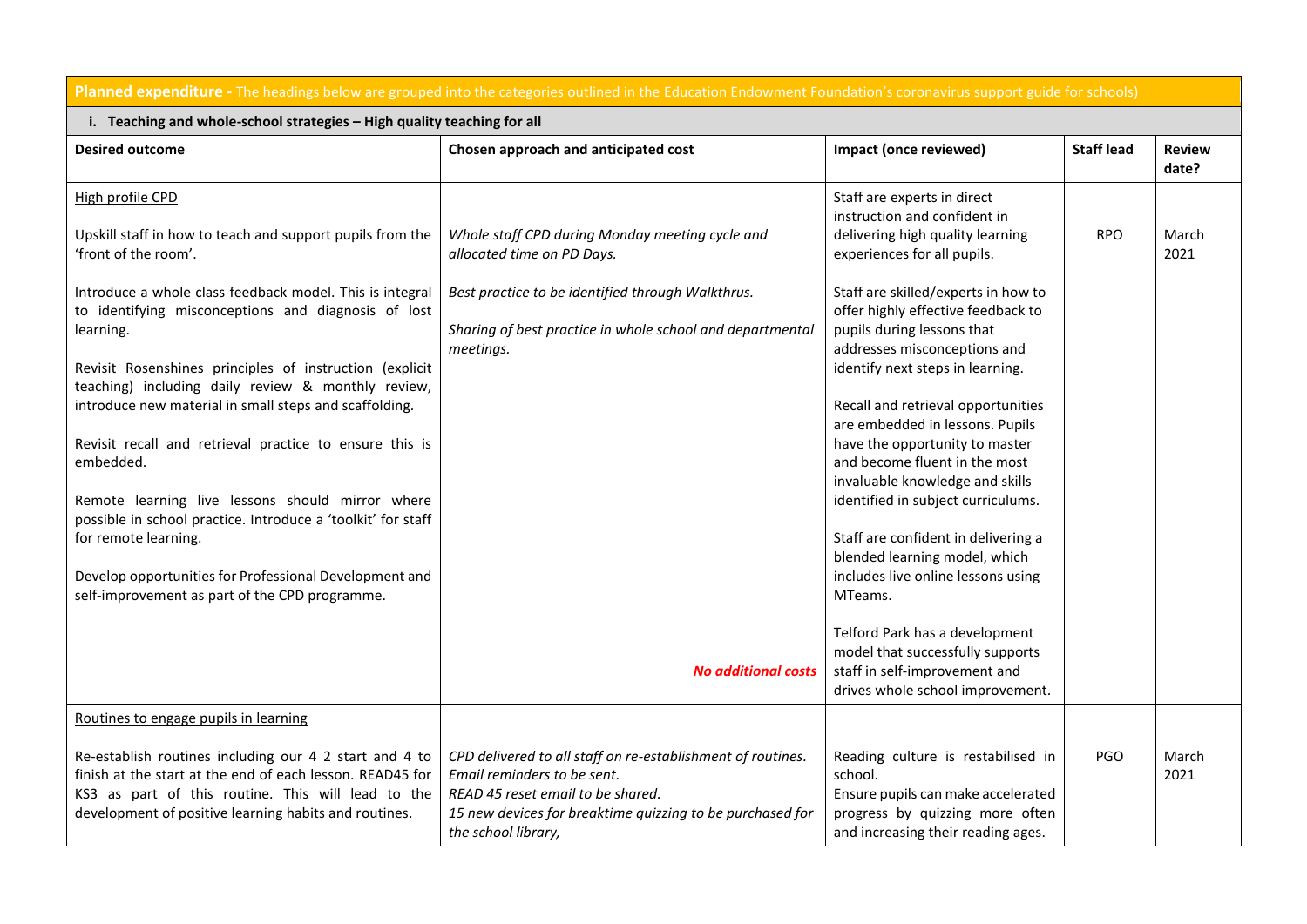|                                                                                                                                                                                                                                     | <b>No additional costs</b>                                                                                                                                                                                                                                  |                                                                                                                                              |            |                 |
|-------------------------------------------------------------------------------------------------------------------------------------------------------------------------------------------------------------------------------------|-------------------------------------------------------------------------------------------------------------------------------------------------------------------------------------------------------------------------------------------------------------|----------------------------------------------------------------------------------------------------------------------------------------------|------------|-----------------|
| <b>Assessment</b><br>Baseline assessment of pupils completed using low<br>stakes formative assessment. Positive language<br>encouraged. Summative assessment to inform 2.<br>Targeted academic support.                             | Whole school CPD for all staff<br>Middle leaders meeting<br><b>No additional costs</b>                                                                                                                                                                      |                                                                                                                                              | PGO        | March<br>2021   |
| Refined CPD -T & L guidance for remote learning/ICT CPD<br>To support the remote learning plan staff CPD to develop<br>Microsoft teams to ensure remote learning is of high<br>quality and staff are prepared for each eventuality. | Remote learning plan reviewed after isolation periods of<br>year 10 and year 8<br>CPD planned to improve remote learning provision<br>following feedback from staff, parents/carers and pupils.<br><b>No additional costs</b>                               |                                                                                                                                              | PGO        | March<br>2021   |
| <b>Access to technology</b><br>Establish number of pupils with access.<br>ICT Leads develop a 'equipment loan' strategy.<br>Investment in infrastructure as appropriate.                                                            | Number of children identified who do not<br>Year Group<br>have access to a laptop/tablet of their own at<br>home<br>17 (3 no wifi)<br>8<br>31 (2 no wifi)<br>و ا<br>19 (no wifi 3)<br>10<br>23 (1 no wifi)<br>11<br>4 (0 no wifi)<br>94<br>Total<br>£25,000 |                                                                                                                                              | PGO        | January<br>2021 |
| Staff workload<br>Introduce WCF feedback model. Training for 'mobile'<br>teaching. Reduction in the number of meetings.                                                                                                             | Whole staff CPD during Monday meeting cycle and<br>allocated time on PD Days.<br><b>No additional cost</b>                                                                                                                                                  | Work life balance of staff is<br>carefully considered, and staff feel<br>fully supported in delivering<br>learning under the C19 guidelines. | <b>RPO</b> | March<br>2021   |
| Literacy across the curriculum                                                                                                                                                                                                      |                                                                                                                                                                                                                                                             |                                                                                                                                              |            |                 |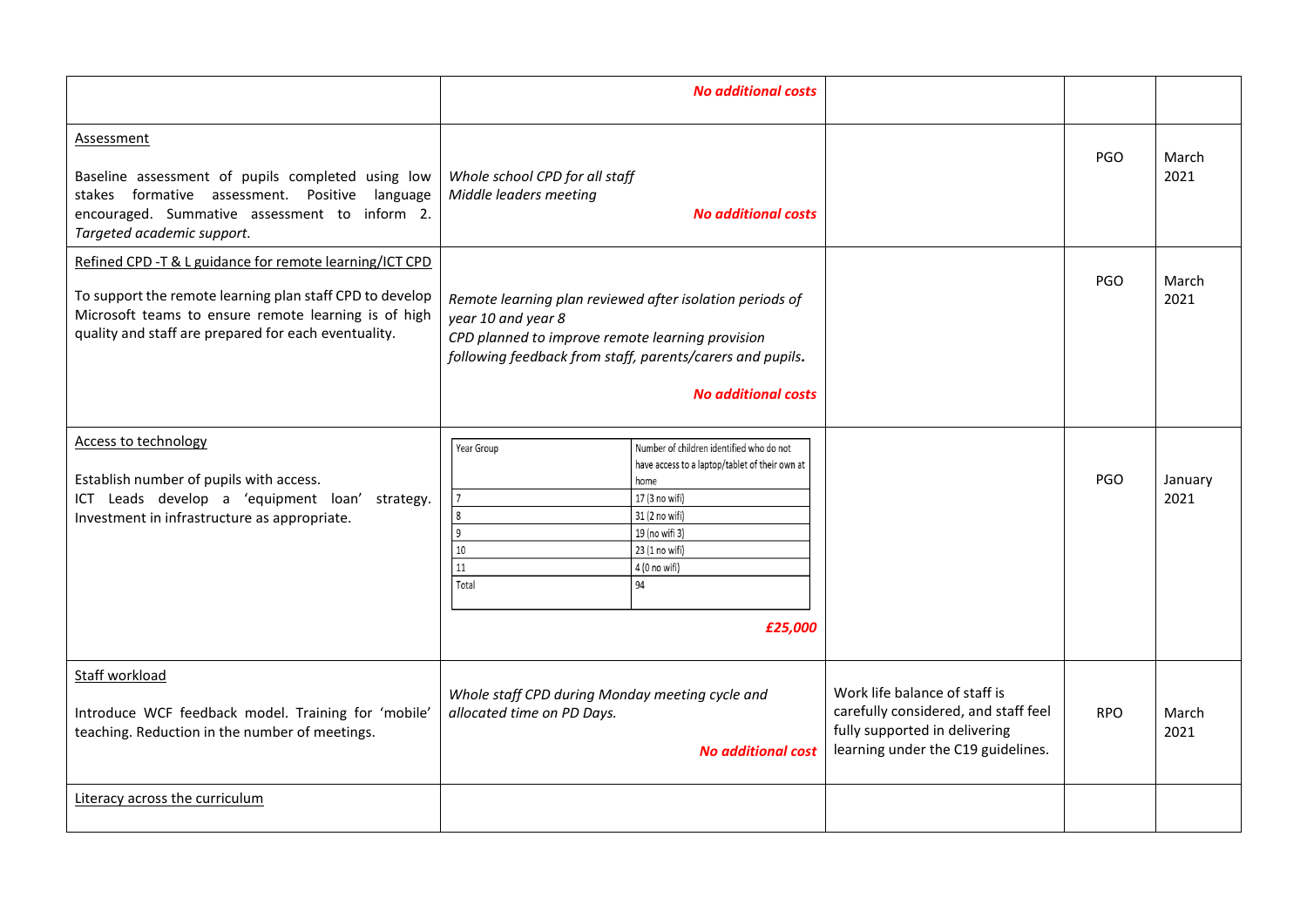| Use of PIXL unlock and research to identify tier 2 high<br>frequency words.                                            | Programme being developed through English department<br>for whole school vocabulary<br>£150                                                                                                |                                                                                                                                   | PGO/DI<br>Programme<br>Leader | <b>July 2021</b> |
|------------------------------------------------------------------------------------------------------------------------|--------------------------------------------------------------------------------------------------------------------------------------------------------------------------------------------|-----------------------------------------------------------------------------------------------------------------------------------|-------------------------------|------------------|
| Staff research group<br>Establish a working group to focus on Remote/Blended<br>learning and drive use within lessons. | Work closely with those staff that are confident in using<br>MTeams to deliver live online lessons.<br>Staff to deliver in-house CPD and share best practice.<br><b>No additional cost</b> | Telford Park develop a team of<br>expert staff who lead in-house<br>training and development of the<br>remote learning provision. | PGO/RPO                       | <b>July 2021</b> |
|                                                                                                                        |                                                                                                                                                                                            |                                                                                                                                   | <b>Total budgeted cost</b>    | £26,050          |

| ii.<br><b>Targeted approaches</b>                                                                                                             |                                                                                                                                               |                                      |                   |                        |
|-----------------------------------------------------------------------------------------------------------------------------------------------|-----------------------------------------------------------------------------------------------------------------------------------------------|--------------------------------------|-------------------|------------------------|
| <b>Desired outcome</b>                                                                                                                        | Chosen action/approach                                                                                                                        | Impact (once reviewed)               | <b>Staff lead</b> | <b>Review</b><br>date? |
| Small group intervention                                                                                                                      |                                                                                                                                               |                                      |                   |                        |
| Appoint a whole school direct instruction lead.                                                                                               | Direct instruction lead to develop the school's reading<br>and numeracy direct instruction programmes.<br>DI programme leader £2,064          |                                      | <b>PGO</b>        | <b>July 2021</b>       |
| Introduce a numeracy direct instruction programme.                                                                                            | Numeracy lead will implement and deliver a broad,<br>balanced, relevant and differentiated numeracy<br>programme                              |                                      |                   |                        |
|                                                                                                                                               | <b>Numeracy lead plus TA backfill £12,458</b><br><b>Numeracy programme resources £13,044</b>                                                  |                                      |                   |                        |
| TA redeployed                                                                                                                                 |                                                                                                                                               |                                      |                   |                        |
| Following a skills audit and 1-1 meetings establish a clear<br>picture of current provision. Appropriate actions will then be<br>recommended. | There are staff skills and interventions that are not<br>currently being run due to the capacity of current TA<br>commitments. These include: |                                      | <b>TOW</b>        | <b>July 2021</b>       |
|                                                                                                                                               | ELSA Intervention (5 hours release across week)<br>EAL Intervention (5 hours release across week)                                             | <b>SEMH</b><br><b>Pupil Progress</b> |                   |                        |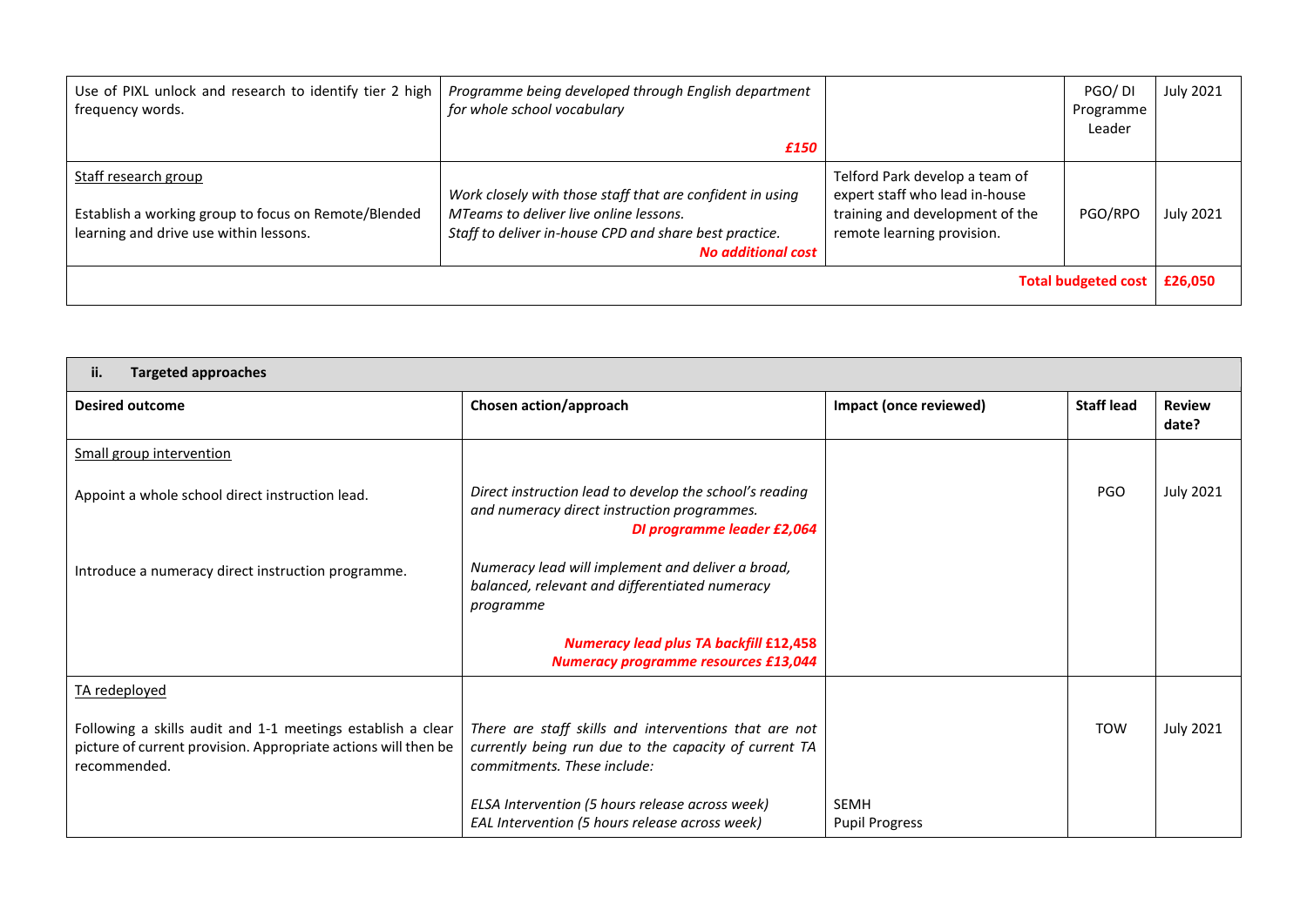|                                                                                                                                                                                                                                                                                                                                                                                                                                                                                                                                                                                                                                                                                             | Year 7 Handwriting intervention (3 hours release per<br>week)<br>Touch Typing Pathway for year 8-11 (2 Hours release<br>per week)<br>Gardening Club/School Allotment (2 Hours release per<br>week).<br>£9,044<br>Realign in school provision to enable the role of SEND<br>Support Officer (Running the LINK) during PM sessions<br>to release Assistant SENCO to run 6 hours of<br>intervention.<br><b>No additional cost</b> | <b>Pupil Progress</b><br>Pupil Progress and accepted<br>normal way of working for pupil<br><b>SEMH</b> |            |                  |
|---------------------------------------------------------------------------------------------------------------------------------------------------------------------------------------------------------------------------------------------------------------------------------------------------------------------------------------------------------------------------------------------------------------------------------------------------------------------------------------------------------------------------------------------------------------------------------------------------------------------------------------------------------------------------------------------|--------------------------------------------------------------------------------------------------------------------------------------------------------------------------------------------------------------------------------------------------------------------------------------------------------------------------------------------------------------------------------------------------------------------------------|--------------------------------------------------------------------------------------------------------|------------|------------------|
| <b>Academic mentoring</b><br><b>NTP</b><br>academic<br>Apply<br>to<br>for<br>two<br>mentors<br>(Maths/English/Science have been identified as priority<br>areas). Redeploy current academic mentors to focus on<br>closing the gap - each will focus on a key stage. AHT student<br>progress to lead on tutoring as they have the whole school<br>overview.                                                                                                                                                                                                                                                                                                                                 | Carry out pilot with small group of M/H ability year 10<br>pupils<br>£1950                                                                                                                                                                                                                                                                                                                                                     |                                                                                                        | <b>PGO</b> | <b>July 2021</b> |
| Targeted Intervention - Educating Kids Outdoors<br>EKO to work with The Telford Park School to Develop an<br>outdoor learning site, supporting staff skill and confidence<br>development in this area, and by running weekly outdoor<br>learning sessions in school.<br>The outdoor learning will run as targeted intervention for<br>identified key students and will be used as character<br>development to include<br>resilience,<br>confidence,<br>communication skills and problem-solving.<br>EKO will work to 'up skill' our staff to ensure sustainability<br>and long term impact providing the necessary training and<br>resources to continue to run outdoor learning ourselves. | (£) One full day a week - £250, match funded is £125<br>for two terms - £4000. Equipment needed to run the<br>intervention - £1500.                                                                                                                                                                                                                                                                                            |                                                                                                        | <b>KSH</b> | <b>July 2021</b> |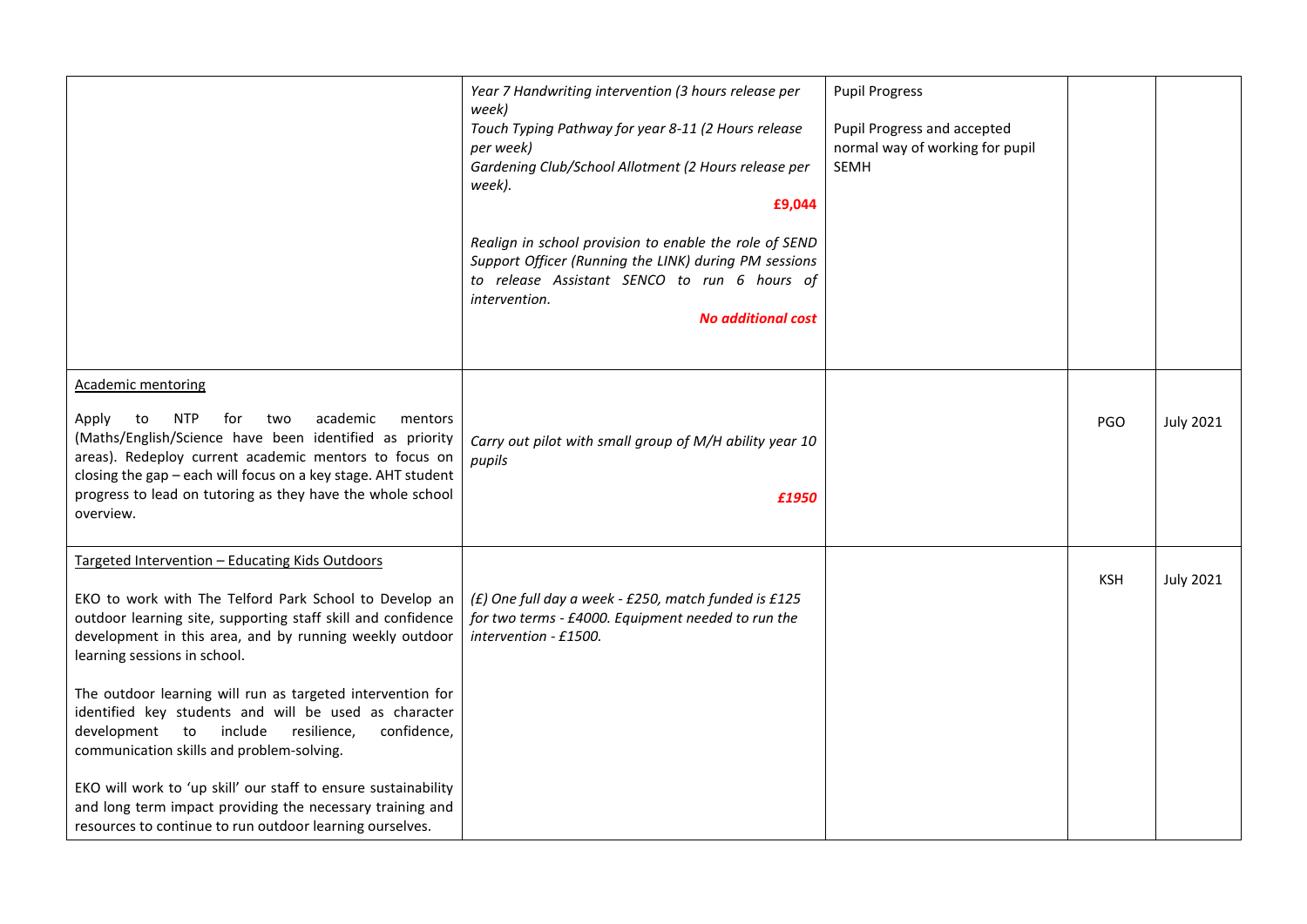| A grant has been secured by the Walker Trust, this funding<br>will cover the cost of the first term and enable matched<br>funding for the second two terms. | £ 5,490<br>£3,200 charitable donation |                               |  |
|-------------------------------------------------------------------------------------------------------------------------------------------------------------|---------------------------------------|-------------------------------|--|
|                                                                                                                                                             |                                       | Total budgeted cost   £42,946 |  |

| <b>Wider Strategies</b><br>iii.                                                                                                                                                                                                                                                                                                         |                                                                                                                                                                                                                                                                                    |                                                                                                                                                                                                                                                                                            |                   |                        |
|-----------------------------------------------------------------------------------------------------------------------------------------------------------------------------------------------------------------------------------------------------------------------------------------------------------------------------------------|------------------------------------------------------------------------------------------------------------------------------------------------------------------------------------------------------------------------------------------------------------------------------------|--------------------------------------------------------------------------------------------------------------------------------------------------------------------------------------------------------------------------------------------------------------------------------------------|-------------------|------------------------|
| <b>Desired outcome</b>                                                                                                                                                                                                                                                                                                                  | Chosen action/approach                                                                                                                                                                                                                                                             | Impact (once reviewed)                                                                                                                                                                                                                                                                     | <b>Staff lead</b> | <b>Review</b><br>date? |
| Breakfast club<br>Introduce a breakfast club for years 7 and 8.                                                                                                                                                                                                                                                                         | Introduce an earlier start time for years 7 and 8. All<br>pupils in years 7 and 8 will be offered free toast.<br>£700                                                                                                                                                              | Breakfast club is now introduced<br>and this wrap around care has<br>continued during lockdown 2.0 and<br>3.0. Pupils are accessing breakfast<br>provision where necessary<br>meaning they do not begin the<br>school day feeling hungry.                                                  | <b>HRi</b>        | Feb 21                 |
| <b>Parental Engagement</b>                                                                                                                                                                                                                                                                                                              |                                                                                                                                                                                                                                                                                    |                                                                                                                                                                                                                                                                                            |                   |                        |
| consistent communication and<br>parental<br>Develop<br>a<br>blended<br>to<br>help improve<br>engagement strategy<br>learning/remote learning. Which will include:<br>Review and then relaunch the rewards system.<br>$\bullet$<br>Regular positive newsletter to parents.<br>$\bullet$<br>Praise postcards sent regularly.<br>$\bullet$ | Regular email updates will be sent to parents which<br>includes updated guidance and risk assessments.<br>Rewards system launched November 20.<br>New newsletter to be issued to all parents/carers at the<br>end of each half term.<br>Weekly issue of praise postcards.<br>£1500 | More regular updates and<br>communications with parents and<br>carers are now taking place.<br>Christmas newsletter shared with<br>community and key stakeholders.<br>Rewards system launched and<br>certificates and badges now issued<br>as achieved.<br>Praise postcards issued weekly. | <b>HRi</b>        | March<br>2021          |
| <b>Total budgeted cost</b>                                                                                                                                                                                                                                                                                                              |                                                                                                                                                                                                                                                                                    |                                                                                                                                                                                                                                                                                            |                   |                        |
| Cost paid through COVID Catch-Up                                                                                                                                                                                                                                                                                                        |                                                                                                                                                                                                                                                                                    |                                                                                                                                                                                                                                                                                            |                   | £46,400                |
|                                                                                                                                                                                                                                                                                                                                         |                                                                                                                                                                                                                                                                                    | Cost paid through charitable donations                                                                                                                                                                                                                                                     |                   | £3,200                 |